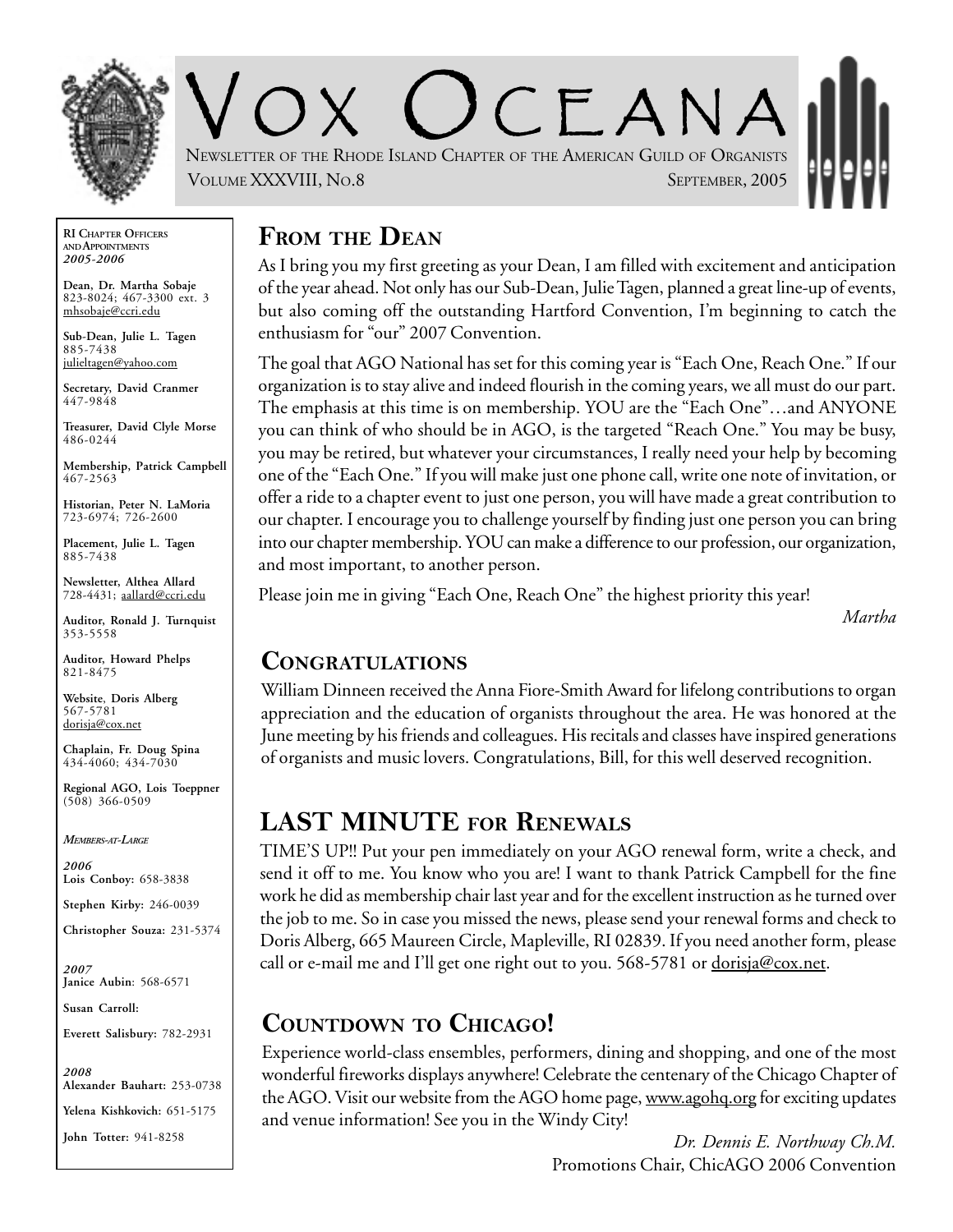## **FROM THE SUBDEAN**

The first event of the year will be a potluck dinner on Sunday, September 25, at St. Matthew's Church, Jamestown, with an open bench at 5:30, followed by appetizers at 6:00 and dinner at 6:15. After dinner, David Morse will share the adventures he experienced as he traveled across the country with his friend Koko.

Please bring a dish to share according to the first letter of your last name:

**A-H** main dish **I-P** appetizer **Q-Z** dessert

#### DIRECTIONS

From Providence: Rte. 95 south to Rte. 4 (left exit). Rte. 4 joins Rte. 1. Follow Rte. 1 to Rte. 138E (toward Newport and Jamestown). Take the first exit after the Jamestown bridge and go straight to the T intersection. Turn right. Go 2 miles to the stop sign. Turn left. St. Matthew's is the third building on the right. There is parking behind the church or on the street.

**From the East Bay area:** Newport bridge to Jamestown. Take the first exit. At end of exit turn left. At the stop sign (downtown area) turn right. Go up the hill past the Catholic church. St. Matthew's is on your left.

#### **2005-2006 EVENTS**

*Look for more information about these upcoming events:*

- **Oct 22** Choral workshop with William Haffner-Jones
- **Nov** Physical Therapist Mary Szabo
- **Jan 8** Champagne reception to toast the New Year
- **Feb** Choral workshop with David Morse
- **Mar 4** Competition
- **May 7** Stephen Hamilton recital
- **June** Catered dinner and installation of officers

## **AN INVITATION**

If you are in the Big Apple on Sunday, October 2 at 3 PM, come to the First Reformed Episcopal Church at 317 East 50<sup>th</sup> Street for an organ recital by Diana Norton-**Jackson**. In addition to works by J.S. Bach, Gigout, Guilmant, Widor and others, the program will feature two of Mozart's *Church Sonatas for Organ and Strings* with a trio from Julliard. The church has a three-manual Schantz.

### **EVENTS**

#### **Saturday, August 27, 7 PM:**

Members' Recital at First Baptist Church of America. This has been especially scheduled on a WaterFire Night. The performers are **Brink Bush, Diana Norton-Jackson, Peter Lamoria, Jay MacCubbin, David Morse**, **Steve Martorella** and **Leilani Nixon**.

#### **Sunday, September 4:**

**Mark Steinbach**, 1903 Hutchings-Votey Organ. Sayles Hall, Brown University. Free admission. Works of Widor, Vierne, Bach, Heiller. Handicapped accessible. (401) 863- 2344 for time of performance.

#### **Sunday, September 18, 4 PM:**

**Dr. Steven Young**, chair of the music department at Bridgewater State College, will perform an organ recital including works of Bach, Rheinberger, Vierne, & Guilmant at Phillips Memorial Baptist Church, 565 Pontiac Avenue, Cranston. Free-will offering. Reception to follow.

#### **Sunday, September 25, 5 PM:**

Potluck Supper at St. Matthew's Episcopal Church, Jamestown. (See Subdean's message.)

#### **Sunday, October 16 at 3 PM:**

As part of the Boston AGO Chapter's Centennial Celebration;**The Choir of Westminster Abbey, James O'Donnell, director; Robert Quinney, organ** will perform works of Byrd, Purcell, Gibbons, Britten, Howells, Walton. Trinity Church, Copley Square. Admission: \$40 preferred seating/ \$20 general/ \$10 students and seniors. More info at www.bostonago.com. Ticket orders: (617) 867-0252 or WestminsterAbbeyTickets@yahoo.com.

#### **Friday, October 28, 8 PM:**

"CABARET" featuring *Next Generation - New Writers of the Great American Songbook*. **Eric Bronner**, tenor; **Eric Mazonson**, piano. Kingston Congregational Church, Fellowship Hall, 2610 Kingstown Road, Kingston. Admission, \$10.

## **BOARD MEETING**

There will be a meeting of the Executive Board on Monday, September 12th, at 7:30 PM, at Phillips Memorial Baptist Church.